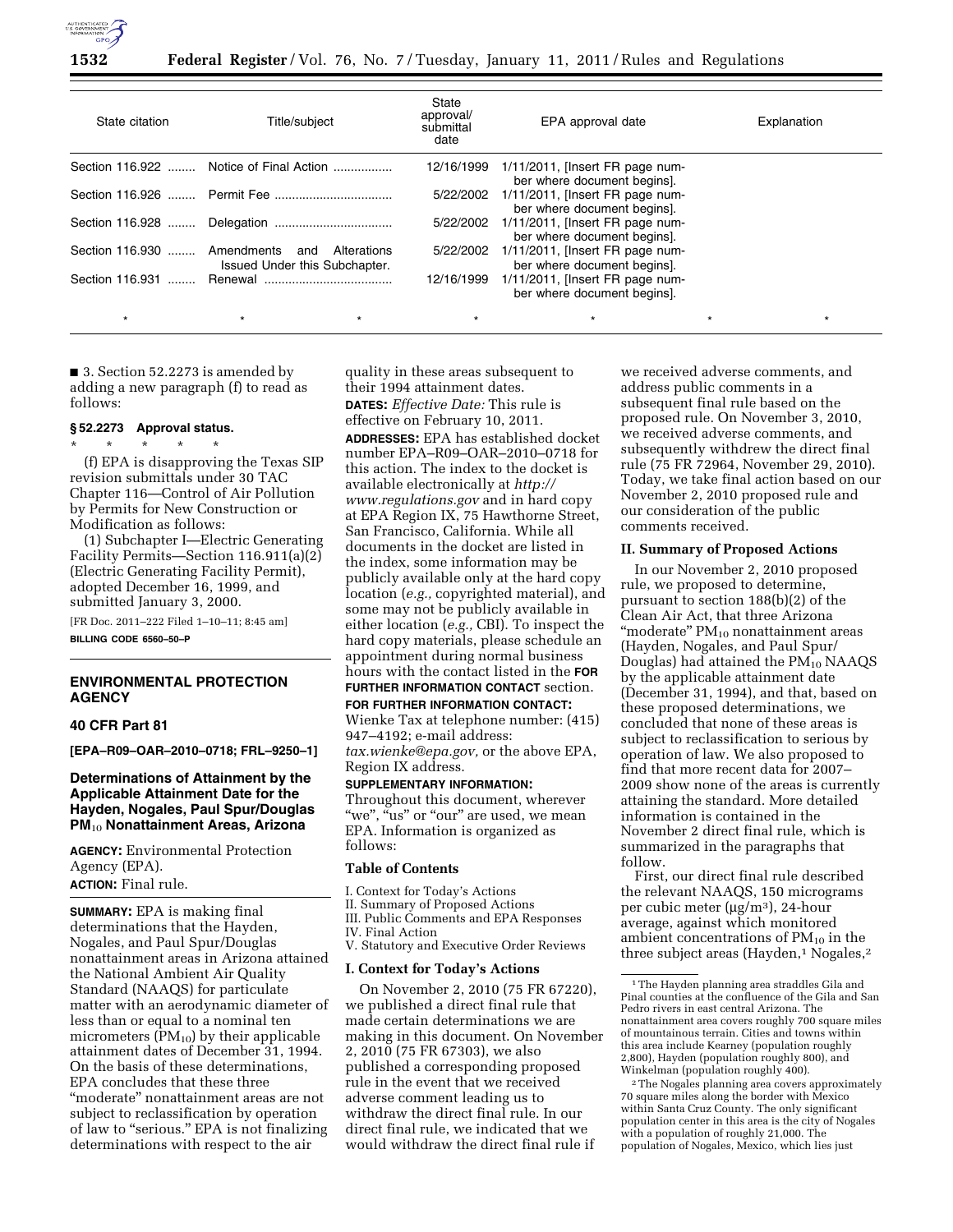and Paul Spur/Douglas 3) are to be compared in evaluating whether the areas attained the standard. Next, we described the designations and classifications of these three areas, all of which are classified as ''moderate'' nonattainment with an applicable attainment date of December 31, 1994 under CAA section 188(c). Also, we discussed the status of the various air quality plans submitted by the State of Arizona to address moderate area  $PM_{10}$ requirements in the three subject areas (Hayden, Nogales, Paul Spur/Douglas).

In our direct final rule, we also described how EPA makes attainment determinations. As explained therein, the 24-hour  $PM_{10}$  standard is attained when the expected number of days per calendar year with a 24-hour concentration in excess of the standard (referred to herein as an ''exceedance''), as determined in accordance with 40 CFR part 50, appendix K, is equal to or less than one.4 See 40 CFR 50.6 and 40 CFR part 50, appendix K. Generally, EPA determines whether an area's air quality is meeting the  $PM_{10}$  NAAQS based upon complete (minimum of 75 percent of scheduled  $PM_{10}$  samples recorded in each quarter), qualityassured data gathered at established state and local air monitoring stations (SLAMS) and national air monitoring stations (NAMS) in the nonattainment area and entered into the EPA Air Quality System (AQS) database. Attainment of the 24-hour PM<sub>10</sub> standard is determined by calculating the expected number of exceedances of the standard in a year. The 24-hour  $PM_{10}$  standard is attained when the expected number of exceedances averaged over a three-year period is less than or equal to one at each monitoring site within the nonattainment area. Generally, three consecutive years of air quality data are required to show attainment of the 24-hour  $PM_{10}$ standard. See 40 CFR part 50 and appendix K.

4An exceedance is defined as a daily value that is above the level of the 24-hour standard (150 μg/ m3) after rounding to the nearest 10 μg/m3 (*i.e.,*  values ending in 5 or greater are to be rounded up). Thus, a recorded value of 154 μg/m3 would not be an exceedance since it would be rounded to 150 μg/ m3 whereas a recorded value of 155 μg/m3 would be an exceedance since it would be rounded to 160 μg/m3. See 40 CFR part 50, appendix K, section 1.0.

Based on the available monitoring data for the 1992–1994 period collected in the three subject Arizona nonattainment areas (Hayden, Nogales,5 and Paul Spur/Douglas) and the application of the  $PM_{10}$  NAAQS attainment criteria described above, we proposed to determine that all three areas attained the  $PM_{10}$  NAAQS by the December 31, 1994 attainment date for "moderate" areas, and thus, are not subject to reclassification to "serious" by operation of law under CAA section 188(b)(2). In addition, we proposed to find that, although the three areas attained the standard by the applicable attainment date, none appears to be currently attaining based on the most recent available data, although Hayden appears likely to attain in the near future if current trends continue. We indicated that we plan to address the PM10 needs for Nogales and Paul Spur/ Douglas areas over the next few years. In today's action, EPA is not finalizing any of the proposed determinations with respect to recent data. Instead, we plan to further assess recent data, including data available for 2010 and 2011, in the context of future rulemaking actions on the submitted, but not yet approved, air quality plans for these areas. Section 188(b)(2) obligates EPA to make a determination only as to whether these areas have attained by their applicable 1994 attainment dates, and we are not required by that section to make determinations regarding subsequent time periods. Other portions of the Clean Air Act authorize EPA to address current air quality issues as needed through separate statutory authority and mechanisms.

Please see our November 2, 2010 direct final rule for more information about our proposal of the same date.

# **III. Public Comments and EPA Responses**

As noted previously, we published a proposed rule (75 FR 67303) on

November 2, 2010. We received comments from WildEarth Guardians (''WildEarth''), dated November 3, 2010, challenging EPA's interpretation of CAA section  $188(b)(2)$  that limits reclassifications by operation of law to the air quality conditions as of the applicable attainment date.

*Comment:* WildEarth contends that section 188(b)(2) of the Clean Air Act does not state that the EPA is limited only to considering air quality data up until the attainment date when it makes its finding, but rather requires any moderate nonattainment area that fails to attain ''after the applicable attainment date'' to be reclassified to ''serious'' regardless of whether EPA makes a timely finding.

WildEarth finds further support for its interpretation by noting that CAA section 188(b)(2) uses both past-tense and present-tense wording with regards to the context of EPA's assessment of an area's attainment status. Specifically, the statute states that EPA's finding ''shall determine whether the area *attained* \* \* \*" (emphasis added), but then states ''If the Administrator finds that any Moderate Area *is not in attainment* \* \* \*" (emphasis added). WildEarth contends that use of both the past-tense and present-tense in this context indicates that, although the Clean Air Act intended EPA to assess an area's attainment status based on whether it attained the NAAQS by the attainment date, it also required that a moderate nonattainment area be reclassified to "serious" if it "is not in attainment'' at the time the EPA makes its finding. If EPA's assessment were to be limited only to whether an area "attained" in the past, WildEarth contends that it would render meaningless the Clean Air Act's substantive requirement that a moderate area be bumped up to "serious" if it "is not in attainment'' when EPA makes its finding. WildEarth contends that, as such, EPA's interpretation reads a substantive provision out of the Clean Air Act.

*Response:* First, we note that WildEarth does not object to any aspect of EPA's proposed rulemaking other than the interpretation as to the legal consequences that they contend would flow from finalizing determinations that, although the three areas attained by their applicable 1994 attainment dates, sixteen years later they are not currently in attainment. First, we note that in today's rulemaking EPA is not finalizing any proposed determinations with respect to the air quality in these areas subsequent to the areas' applicable dates. Nor does section 188(b)(2) impose such an obligation. Pursuant to section

across the border from Nogales, Arizona is roughly 160,000.

<sup>3</sup>The Paul Spur/Douglas planning area covers approximately 220 square miles along the border with Mexico within Cochise County. Cities and towns within this area include Douglas (population roughly 20,000) and Pirtleville (population roughly 1,500). The population of Agua Prieta, Mexico, which lies just across the border from Douglas is roughly 70,000.

 $^5$  Table 2 ("Summary of  $\rm PM_{10}$  Monitoring Data, Nogales Nonattainment Area, 1992–1994''), as published in our November 2, 2010 direct final rule, contains a publisher's error that erroneously combines certain columns and rows and thereby causes a mismatch between concentrations and the corresponding years in which they were monitored. The correct values for the highest 24-hour  $PM_{10}$ concentrations (μg/m3) are 153 in 1992, 119 for 1993, and 116 for 1994 from the Nogales Post Office monitor. Also, the maximum concentrations shown for the other three monitors located in Nogales were collected in 1994, not 1993. These errors do not appear in the version of the direct final rule that was signed by the EPA Region IX Regional Administrator. In any event, these errors would not have affected the outcome of our attainment determinations since none of the values for any of the years exceeded 154 μg/m3.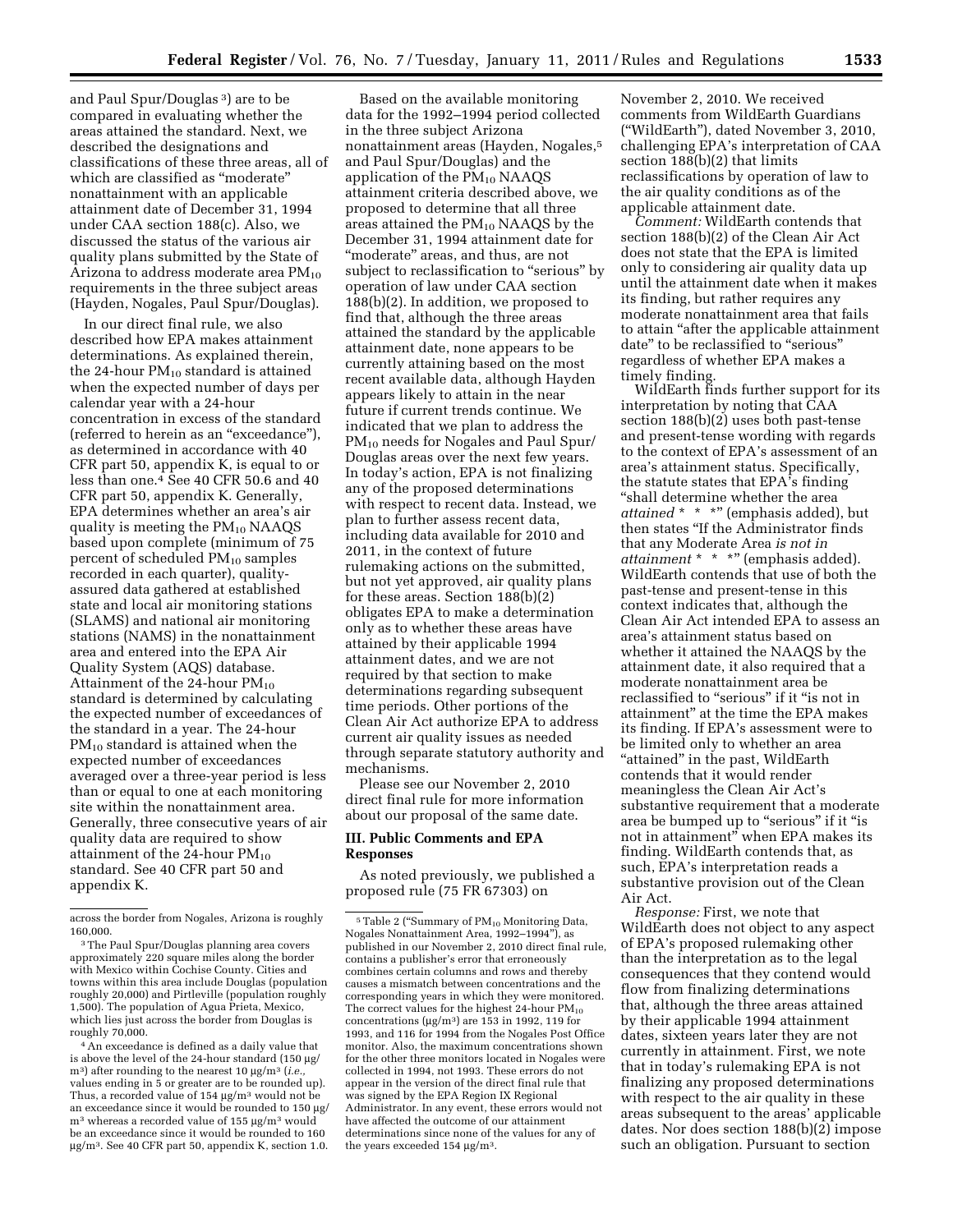188(b)(2), EPA is finalizing here its determinations that the areas attained the standard ''by that [applicable attainment] date.'' Section 188(b)(2) does not impose upon EPA any obligation to make a final determination of attainment except with respect to an area's applicable attainment date.

Thus, it is not necessary for the purposes of our final actions here, which are limited to determinations of attainment as of the areas' applicable attainment dates, to respond to WildEarth's assertions regarding the legal consequences of determinations regarding air quality in subsequent decades. Nevertheless, we note our disagreement with WildEarth's interpretation that CAA section 188(b)(2) would require reclassification of any moderate  $PM_{10}$  nonattainment area if EPA were to make a final determination that the area was not attaining after the applicable attainment date, regardless of the air quality conditions as of the applicable attainment date itself.

EPA's interpretation of section 188(b)(2) as requiring and authorizing reclassification to serious based only on air quality conditions as of the applicable attainment date, and not thereafter, is confirmed by a reading of that section in its entirety:

Within 6 months following the applicable attainment date for a PM–10 nonattainment area, the Administrator shall determine whether the area attained the standard by that date. If the Administrator finds that any Moderate Area is not in attainment after the applicable attainment date—

(A) The area shall be reclassified by operation of law as a Serious Area; and

(B) the Administrator shall publish a notice in the **Federal Register** no later than 6 months following the attainment date, identifying the area as having failed to attain and identifying the reclassification described under subparagraph (A).

While the second sentence of section 188(b)(2) contains the language quoted by WildEarth (''any Moderate Area is not in attainment after the applicable attainment date''), it is clear that in the context of the first sentence of the provision, which is the sentence that establishes the duty to make an attainment determination, that the duty is to "determine whether the area attained the standard by that date [referring to the phrase ''applicable attainment date'' in the opening clause of the first sentence].'' Thus, EPA's duty is to determine whether the area attained by its attainment date and the language in the second sentence regarding a finding after the attainment date may reasonably be interpreted as referring to the date the finding is made,

which would necessarily be after the attainment date, not to the date used in the determination as the benchmark for determining attainment.

Further, the second sentence of CAA section 188(b)(2), i.e., the one that includes the language cited by WildEarth (''any Moderate Area is not in attainment after the applicable attainment date''), includes two subparagraphs, one of which provides for reclassification of a moderate area to serious by operation of law and another that refers to publication of a notice in the **Federal Register** six months after the attainment date, identifying the area "as having failed to attain" that clearly relates back to the earlier, legally relevant attainment date (in this case, December 31, 1994). Thus, whether EPA's obligation under CAA section 188(b)(2) is viewed in its entirety, or whether the second sentence of CAA section 188(b)(2) is viewed in isolation, it is clear that the question of whether an area must be reclassified is considered along with the question of whether an area has achieved attainment by the attainment date.6 To accept WildEarth's interpretation would be to ignore the reference to a specific point in time (''no later than 6 months following the attainment date'') for publishing a notice in subparagraph (B) of CAA section 188(b)(2) in identifying the appropriate benchmark for reclassifying moderate areas to serious under subparagraph (A).7

 $^6\mathrm{EPA}$  's sole obligation under CAA section 188(b)(2) is to determine whether the three Arizona areas attained the  $\rm PM_{10}$  standard by the applicable attainment date, and while the statute requires EPA to make this determination within six months of the applicable attainment date, the applicable attainment date (in this case, December 31, 1994) remains the same no matter when EPA actually makes the determination. EPA was not obligated in the November 2, 2010 proposed rule, nor in this final rule, to determine whether the areas are attaining the standard at the present time. As stated above, EPA is not here finalizing any determinations as to the current air quality in the area, but is merely noting what more recent monitoring data suggest about the current air quality area quality in these areas, sixteen years after the 1994 attainment dates that are the subject of the final rulemaking here. We included the observations about current air quality in our proposed rule because we believe that such observations, and the related discussion of future Agency actions, is of as much public interest, if not more, as are the determinations of the air quality conditions that occurred sixteen years ago.

7While EPA believes that the plain language of section 188(b)(2) supports EPA's interpretation that reclassifications to ''serious'' are to be based only on air quality conditions as of the applicable attainment date, and not thereafter, EPA believes that, to the extent section 188(b)(2) is ambiguous, EPA's interpretation is reasonable in that it is consistent with the statutory scheme for SIP revisions upon findings of failure to attain under subpart 1 and for mandatory reclassifications under subparts 2 and 3 for ozone and carbon monoxide areas. See CAA sections 179(c) and (d), 181(b)(2)

Commenter's interpretation of section 188(b)(2) fails to harmonize the second sentence of the section with the first sentence and with the sentences that follow. Indeed, it could more plausibly be argued that the second sentence adds a cumulative condition for reclassification—that is, an area will be reclassified if and only it fails to attain by its attainment date and ''if the Administrator finds [the area] is not in attainment after the applicable attainment date.'' Contrary to commenter's contention, EPA does not believe that Congress intended for the language regarding determining attainment as of the attainment date not to apply when an attainment determination occurs more than six months after the attainment date. The second sentence of section 188(b)(2) does not somehow override the language of the first sentence and require reclassification if an area slips back into nonattainment after its attainment date. EPA's reading is consistent with the language of section 188(b)(2) and with other provisions of the Clean Air Act, as well as with its structure and purpose. EPA believes that other parts of the Act, notably section 110(k)(5), provide the means to address nonattainment that occurs after an area's attainment date. Contrary to commenter's contention, EPA's reading does not ''nullif[y]'' applicable text. Rather, EPA is properly reading 188(b)(2) as requiring EPA to determine whether an area has attained by its attainment date, with reclassification as a consequence for areas that fail to do so.

In the present case, the air quality data from the years 1992–1994 are the relevant data for determining whether the three Arizona areas must be reclassified to serious because their applicable attainment date is December 31, 1994, and because we have

and 186(b)(2) and compare the language from these sections to section 188(b)(2). While the language for such SIP revisions under subpart 1 and for reclassifications for ozone and carbon monoxide areas under subparts 2 and 3 uses slightly different language to link SIP revisions and reclassifications solely to air quality "as of the attainment date" than the language for reclassification of  $PM_{10}$  areas under subpart 4, we find no reason that Congress would have established a different scheme for PM<sub>10</sub> areas under subpart 4 than generally applicable under subpart 1 or for ozone or carbon monoxide areas under subparts 2 and 3. For further explanation of EPA's interpretation of reclassification under the Clean Air Act, see the responses to comments in EPA's final Determination of Attainment of 1-hour Ozone Standard as of November 15, 1993 for the Birmingham, AL Marginal Ozone Nonattainment Area (67 FR 67113, November 4, 2002). To the extent relevant here, EPA reaffirms and incorporates by reference the responses to comments contained in our November 4, 2002 final rule.